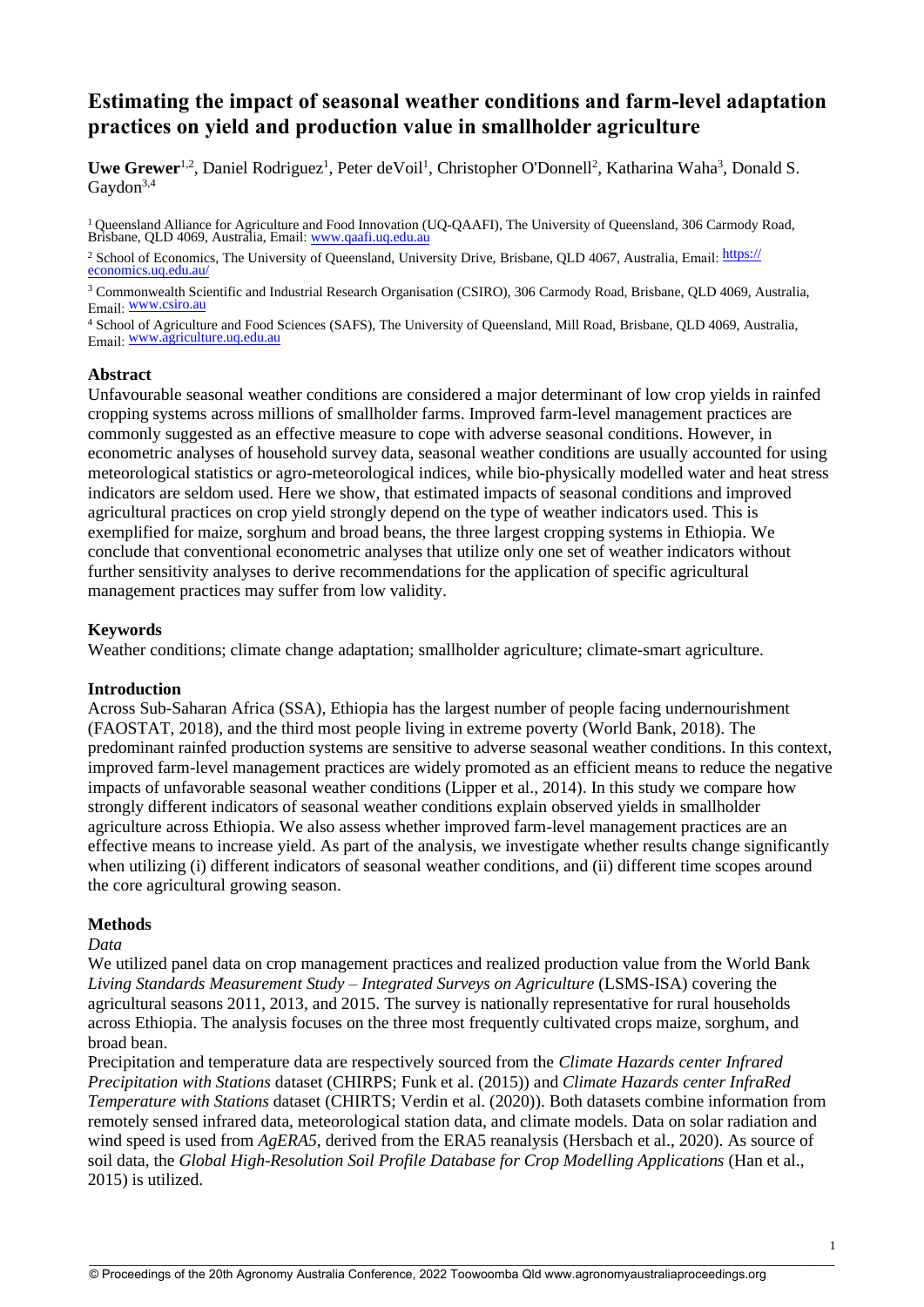# *Computation of weather indicators*

We used gridded weather and soils data of closest proximity to the centerpoint of each enumeration area of the household survey. For each production system reported in the household survey, the Agricultural Production Systems Simulator (APSIM; Keating et al. (2003); McCown et al. (1996)) was used to simulate season-specific water and temperature stress indicators – given the fertilizer quantities as reported by households. Further meteorological indicators and indices were computed directly from meteorological data for the same time frame. The various indicators are shown in [Table 1.](#page-1-0)

| 2) Weather indices                | 3) Bio-physically simulated indicators       |
|-----------------------------------|----------------------------------------------|
| <b>Standardized Precipitation</b> | Growing degree-days                          |
| Index                             |                                              |
| <b>Standardized Precipitation</b> | Extreme growing degree-days                  |
|                                   |                                              |
| Palmer Drought Severity Index     | Extractable soil water                       |
| Weighted Palmer Drought           | Total plant water uptake                     |
| Severity Index                    |                                              |
| Palmer Hydrological Drought       |                                              |
| Index                             | Actual to potential evapotranspiration ratio |
| Palmer Z-index                    | Plant water supply to water demand ratio     |
|                                   | <b>Evaporation Index</b>                     |

<span id="page-1-0"></span>

| Table 1. Indicators of seasonal weather conditions |  |  |  |
|----------------------------------------------------|--|--|--|
|                                                    |  |  |  |

For each indicator displayed in [Table 1,](#page-1-0) we computed the average or cumulative value during the cropgeneric growing season or the crop-specific growth period. We tested the sensitivity of our analysis by aggregating weather indicators during two alternative definitions of growing seasons, that are based on Enhanced Vegetation Index (HarvestChoice, 2010) or Normalized Difference Vegetation Index (Whitcraft et al., 2015), as well as three definitions of crop-specific growth periods, that are based on a crop-calendar database (Sacks et al., 2010) or were simulated by the crop-physiological model APSIM.

# *Econometric analysis*

The econometric analysis consists of a linear unobserved effects panel data model of crop management practice and weather condition impacts on (i) crop yield and (ii) production value.

$$
Y_{ict} = \alpha_i + \delta W_{ict} + \mu P_{ict} + \beta X_{ict} + \epsilon_{ict}
$$

where:

- $Y_{\text{ict}}$  is the natural logarithm of the output variable (crop yield or production value) for farmer i and crop c at time t
- W<sub>ict</sub> is a vector of weather indicators constituted by systematic subsets of [Table 1](#page-1-0)
- $\bullet$  P<sub>ict</sub> is a vector of crop management practices
- $\bullet$   $X_{\text{ict}}$  is a vector of further exogenous covariates (including soil conditions, household assets, etc.)
- $\bullet$   $\alpha_i$  is the model intercept (including the household-specific, unobserved, time-invariant fixed effect), and  $\varepsilon_{\text{ict}}$  is the idiosyncratic error term

In order to provide a targeted quantification of how strongly unfavourable weather conditions reduce the economic outcomes of smallholder farmers, we employ the above fixed-effects panel data model with output value as the dependent variable. For each set of weather indicators, it is computed how output value changes, if farmers are exposed to weather conditions that are by one standard deviation drier and hotter than the longterm average. Thereby, coefficients of weather indicators that are not significant at a level of 5% are not considered for computations. A 90% winsorization of the data is conducted prior to analysis of results.

# **Results**

From the large number of combinations of weather indicator sets and time periods, we present in the following only those regression models that are characterized by a higher adjusted R-squared statistic: We selected the meteorological, SPEI- and two bio-physical (WS/WD-set or AET/PET-set) weather indicator sets. As time periods, we selected the EVI-derived growing season as well as the crop growth periods simulated by the bio-physical model APSIM (either considering the full crop growth period or its critical stages).

As shown in [Table 2,](#page-2-0) all three weather indicator sets identify that low moisture and high temperatures have significant negative impacts on maize yield. For sorghum, only low levels of moisture are found to have significant impacts to limit yield, while high temperatures in the observed range have no significant negative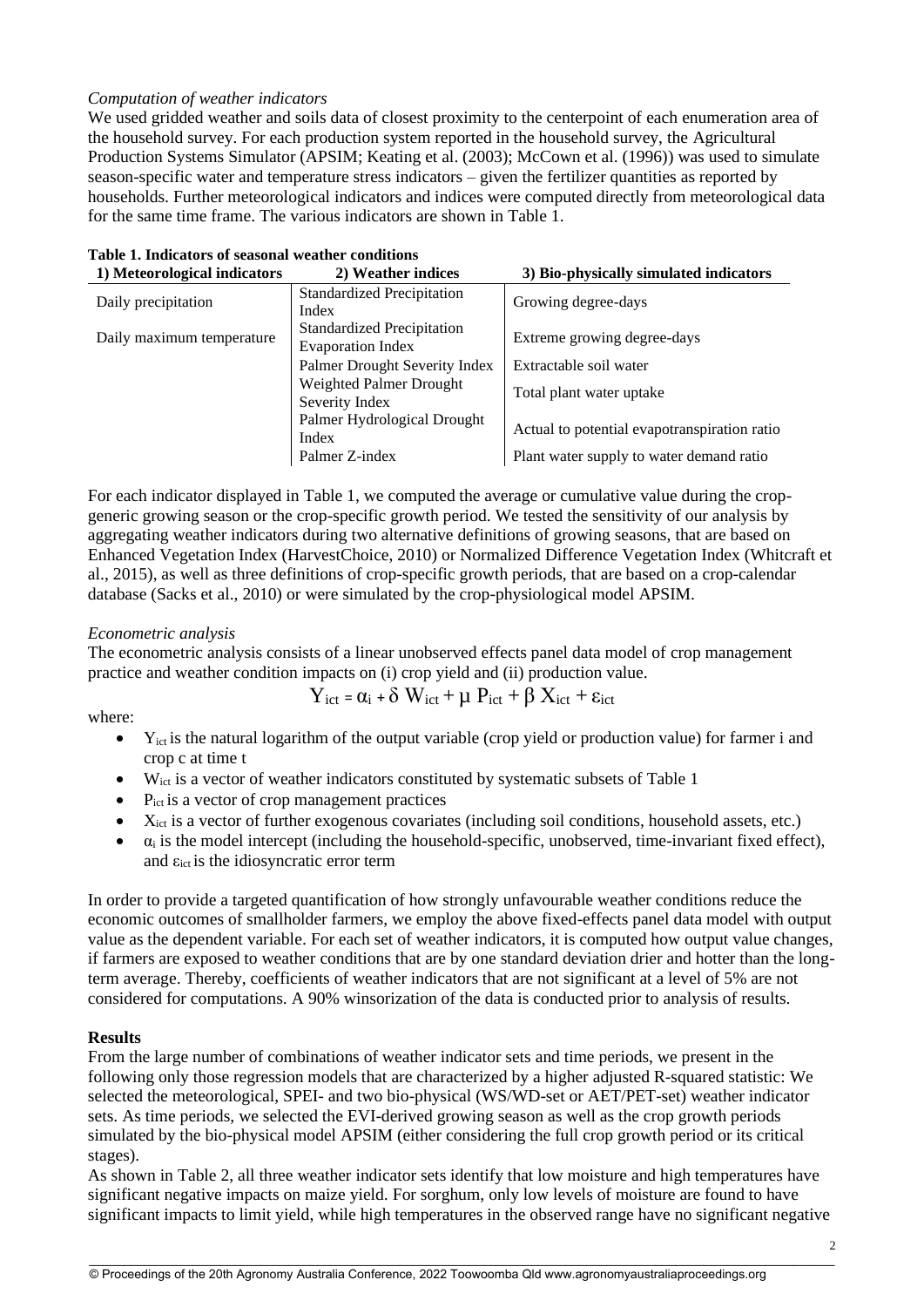impact. For broad bean, the three weather indicator sets provide a more mixed picture: While all indicator sets agree on negative impacts from low moisture levels, the meteorological indicator set finds significant positive impacts from higher daily maximum temperature, while the AET/PET-indicator set finds significant negative impacts from extreme degree days. While overall there is thus largely agreement with regards to the sign of impacts from weather indicators, impact strengths are different.

We further investigate whether improved agricultural management practices have the potential to increase yield in the analysed smallholder systems, and if this evaluation changes based on the utilized weather indicator set. The considered management practices are the application of synthetic and organic fertilizer, the use of improved seed, application of measures for preventing soil erosion, and the application of intercropping. Our analysis finds only very few improved management practices to provide statistically significant yield benefits. Further, findings relevantly diverge based upon which kind of weather indicator set is used as control.

<span id="page-2-0"></span>

| Table 2: Impact of weather conditions and adoption of improved agricultural management practices on crop     |
|--------------------------------------------------------------------------------------------------------------|
| yield in Ethiopia. Regression table of fixed effects panel data models for different combinations of weather |
| indicators.                                                                                                  |

|                              | Crop:                                         | maize         |             |              | sorghum      |            |             | broad beans            |           |            |
|------------------------------|-----------------------------------------------|---------------|-------------|--------------|--------------|------------|-------------|------------------------|-----------|------------|
|                              | Growing season / period:                      | GS EVI        | GS EVI      | GP sim       | GP sim       | GS EVI     | GP sim      | GS EVI                 | GS EVI    | GP sim cr  |
|                              | Weather regressor set:                        | meteo         | SPEI        | WS/WD        | meteo        | SPEI       | AET/PET     | meteo                  | SPEI      | AET/PET    |
| <b>Regressors:</b>           |                                               | set           | set         | set          | set          | set        | set         | set                    | set       | set        |
|                              | precipitation                                 | $0.00335***$  |             | 0.00223***   | 0.00556*     |            |             | $-0.000549$ 0.00714*** |           | 0.00146    |
|                              |                                               | (0.00125)     |             | (0.000273)   | (0.00313)    |            | (0.00124)   | (0.00235)              |           | (0.000943) |
|                              | standardized anomaly of precipitation         | $-0.190$      |             |              | $-0.308$     |            |             | $-0.0563$              |           |            |
|                              | $(30 \text{ years})$                          | (0.164)       |             |              | (0.414)      |            |             | (0.228)                |           |            |
|                              | Standardized Precipita-tion Evaporation Index |               | $0.218***$  |              |              | $0.654***$ |             |                        | $0.363**$ |            |
|                              | (SPEI)                                        |               | (0.0660)    |              |              | (0.143)    |             |                        | (0.141)   |            |
|                              | Actual to potential evap-otranspiration ratio |               |             |              |              |            | $5.664*$    |                        |           | 5.949*     |
|                              | (AET/PET)                                     |               |             |              |              |            | (3.155)     |                        |           | (3.419)    |
| weather indicators           | Plant water supply to water demand ratio      |               |             | $6.060***$   |              |            |             |                        |           |            |
|                              | (WS/WD)                                       |               |             | (1.860)      |              |            |             |                        |           |            |
|                              | Maximum temperature (Tmax)                    | $-0.433***$   | $-0.326**$  |              | 0.426        | 0.449      |             | $0.698**$              | 0.224     |            |
|                              |                                               | (0.144)       | (0.141)     |              | (0.410)      | (0.338)    |             | (0.307)                | (0.311)   |            |
|                              | Growing degree-days (DD)                      |               |             | $-0.0505***$ |              |            | 0.00131     |                        |           | 0.00223    |
|                              |                                               |               |             | (0.00656)    |              |            | (0.00111)   |                        |           | (0.00181)  |
|                              | Extreme growing degree-days (EDD)             |               |             | $-0.0146$    |              |            | $-0.000818$ |                        |           | $-0.537*$  |
|                              |                                               |               |             | (0.0106)     |              |            | (0.0179)    |                        |           | (0.293)    |
|                              | synthetic fertilizer (quantity)               | $-1.84e-05$   | $-6.92e-06$ | $-4.78e-05$  | $-0.0129***$ | $-0.00524$ | $-0.0104**$ | $-0.00803$             | $-0.0197$ | $-0.00184$ |
|                              |                                               | (0.000144)    | (0.000136)  | (0.000128)   | (0.00480)    | (0.00451)  | (0.00496)   | (0.0145)               | (0.0131)  | (0.0130)   |
| mproved management practices | organic fertilizer (% crop area)              | 0.284         | 0.272       | 0.301        | $-0.812*$    | $-0.709*$  | $-0.814*$   | $-0.866*$              | $-0.857$  | $-0.194$   |
|                              |                                               | (0.247)       | (0.251)     | (0.230)      | (0.448)      | (0.393)    | (0.430)     | (0.510)                | (0.533)   | (0.411)    |
|                              | improved seed (% crop area)                   | $-0.588**$    | $-0.542*$   | $-0.373$     | 2.530*       | 0.946      | $2.416*$    | $-0.708$               | $-0.319$  | $-1.449$   |
|                              |                                               | (0.278)       | (0.290)     | (0.251)      | (1.422)      | (0.775)    | (1.319)     | (1.162)                | (1.018)   | (0.941)    |
|                              | erosion prevention (% crop area)              | 0.127         | 0.111       | 0.0522       | $-0.807$     | $1.020*$   | $-0.851$    | 0.249                  | 0.223     | 0.00358    |
|                              |                                               | (0.178)       | (0.177)     | (0.170)      | (0.540)      | (0.606)    | (0.558)     | (0.594)                | (0.612)   | (0.498)    |
|                              | intercropping (% crop area)                   | $-0.226$      | $-0.157$    | $-0.213$     | 0.895        | 1.058      | 0.860       | 0.142                  | 0.199     | 0.377      |
|                              |                                               | (0.204)       | (0.197)     | (0.180)      | (0.908)      | (0.892)    | (0.914)     | (0.494)                | (0.517)   | (0.438)    |
|                              | Constant                                      | 1.679         | $-0.259$    | 74.83***     | $-23.25$     | $-40.38$   | $-4.795$    | $-20.79$               | $-2.885$  | 5.123      |
|                              |                                               | (8.241)       | (8.104)     | (13.60)      | (35.14)      | (33.35)    | (34.78)     | (32.10)                | (34.76)   | (39.77)    |
|                              | Observations                                  | 1,383         | 1,383       | 1,550        | 468          | 434        | 468         | 236                    | 236       | 389        |
|                              | Number of panel-id                            | 925           | 925         | 1,050        | 360          | 333        | 360         | 167                    | 167       | 283        |
|                              | household FE                                  | yes           | yes         | yes          | yes          | yes        | yes         | yes                    | yes       | yes        |
|                              | df residual                                   | 924           | 924         | 1049         | 359          | 332        | 359         | 166                    | 166       | 282        |
|                              | df model                                      | 19            | 18          | 20           | 19           | 18         | 20          | 19                     | 18        | 20         |
|                              | R-squared-adj                                 | 0.169         | 0.167       | 0.187        | 0.267        | 0.446      | 0.286       | 0.366                  | 0.292     | 0.217      |
|                              | RMSE                                          | 0.842         | 0.843       | 0.805        | 0.735        | 0.643      | 0.725       | 0.655                  | 0.692     | 0.755      |
|                              | AIC<br><b>BIC</b>                             | 3469          | 3472        | 3746         | 1058         | 866.3      | 1047        | 488.1                  | 513.3     | 904.3      |
|                              | F                                             | 3573<br>6.077 | 3571        | 3858         | 1141         | 943.7      | 1134        | 557.4                  | 579.1     | 987.5      |
|                              |                                               | 0             | 6.149<br>0  | 7.272<br>0   | 4.030        | 7.868<br>0 | 3.957       | 4.574                  | 2.440     | 3.487      |
|                              | p                                             |               |             |              | 3.31e-08     |            | 2.88e-08    | 1.45e-08               | 0.00133   | 9.71e-07   |

**Abbreviations of weather regressor sets: (i) meteo set: precipitation, maximum temperature; (ii) SPI-set: Standardized Precipitation Index, maximum temperature; (iii) WS/WD set: precipitation, growing degree days, ratio of plant water supply to water demand, extreme growing degree-days; (iv) AET/PET set: precipitation, growing degree days, ratio of actual to potential evapotranspiration, extreme growing degree-days. Abbreviations of growing seasons and crop growth periods:**

GS\_EVI: Enhanced Vegetation Index (EVI) derived agricultural growing season; GP\_sim: Bio-physical model **(APSIM) simulated crop growing period; GP\_sim\_cr: Bio-physical model (APSIM) simulated critical crop growth stages.** 

**Further control variables omitted from table for brevity. Robust standard errors in parentheses. \*\*\* p<0.01, \*\* p<0.05, \* p<0.1**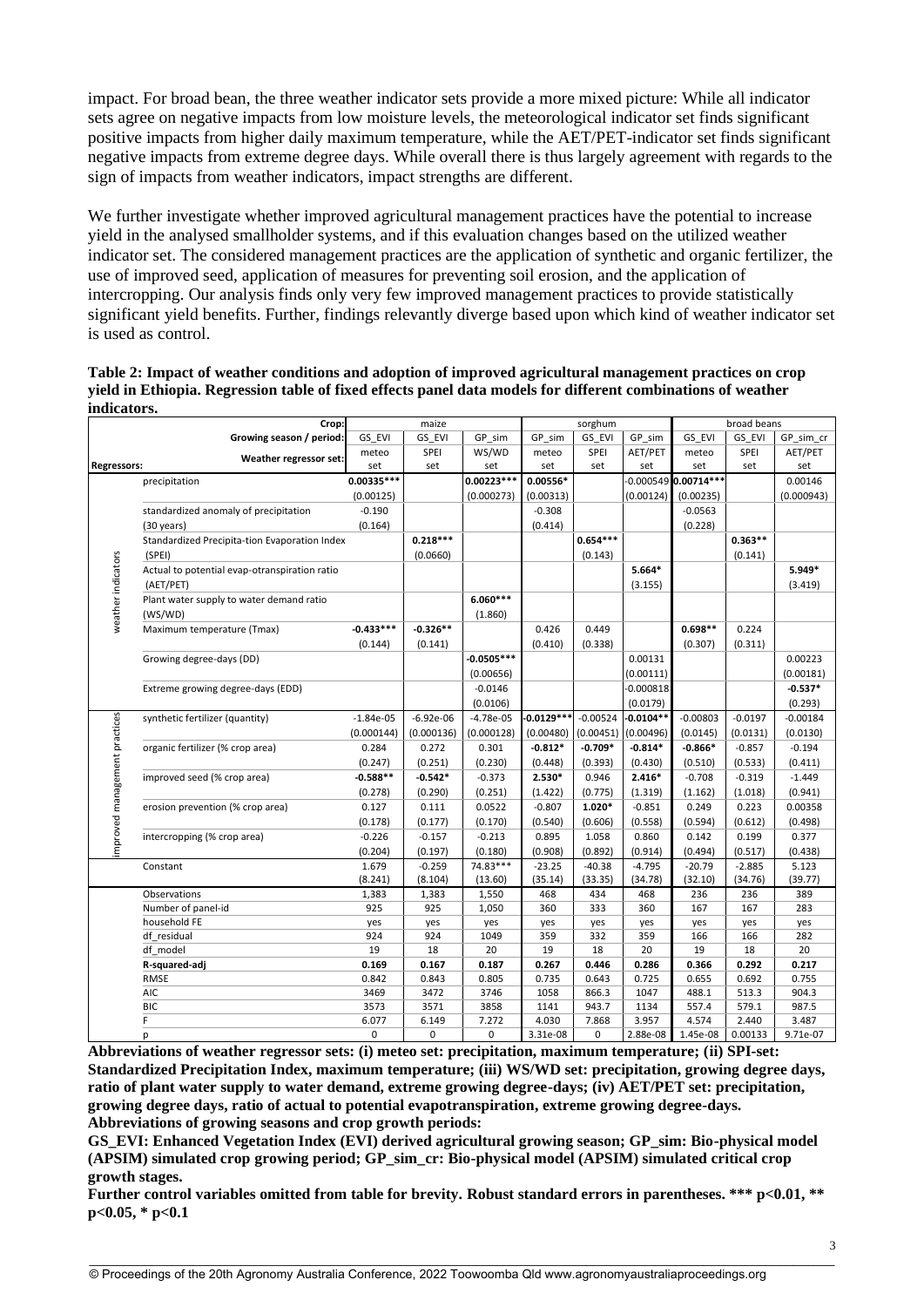[Figure 1](#page-3-0) identifies how strongly unfavourable weather conditions reduce the economic outcomes of smallholder farmers exposed to weather conditions that are by one standard deviation drier and hotter than the long-term average. For maize, reductions in production value range roughly between 0 - 1.2 percent. The SPI-, SPEI-, scPDSI- and sc-Z-Index regressor sets all compute that reductions in production value from substandard seasonal conditions are similar or largely identical across producers. The meteorological and crop/physiological (AET/PET-set, WS/WD-set) indicator sets instead predict that different farmers are very differently impacted by adverse weather conditions. Particularly the AET/PET-set and WS/WD-set predict an approximately bimodal distribution with a larger share of the population being impacted by more intense reductions in production value when facing negative weather events. Across most indicator sets the differences in growing season and crop growth periods used for aggregation only moderately changes the estimated loss in production value.

Partially as a consequence of the lower number of observations for sorghum and fababean, fewer statistically significant relationships were estimated for both crops. The size of losses in production value from moderately negative weather conditions is roughly comparable.



<span id="page-3-0"></span>

**Percentage change in output value computed using constant 2010 Purchasing Power Parity (PPP) from exposure to weather conditions that are by one standard deviation drier and hotter than the long-term average. Within each set of weather regressors, only weather indicators with coefficients that are significant at a level of 5 percent were considered. For each location, average and standard deviation of weather conditions are computed during the indicated growing season or crop-growth period for the 30-year time period 1987-2016. Abbreviations as in**  [Table 2](#page-2-0)**.** 

## **Conclusion**

We compared combinations of weather indicators that are widely used throughout the econometric literature for their ability to explain observed variations in crop yield as well as the effectiveness of improved agricultural management practices to provide yield benefits. While we found largely agreement between the various weather indicator sets with regards to statistical significance and sign of yield impacts from drier and hotter conditions, there is disagreement with regards to the impact strength. More importantly, based on which weather indicator set is used, the evaluation of improved agricultural management practices to provide yield benefits strongly changes. Conventional econometric applications in the field that commonly only make use of one set of weather indicators to derive recommendations on the effectiveness of potential adaptation practices may accordingly suffer from low validity.